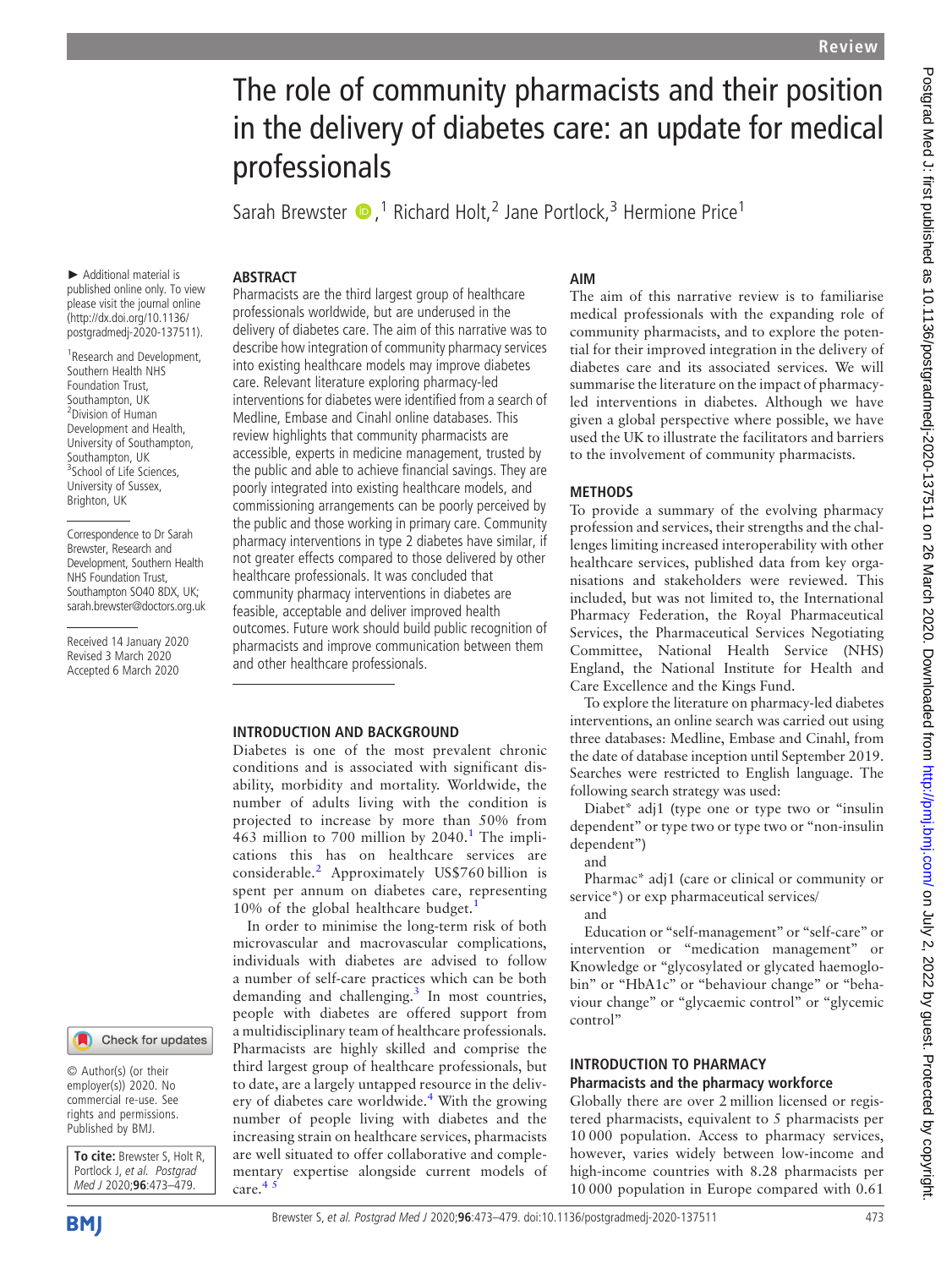in Africa.<sup>[6](#page-5-4)</sup> Pharmacists work across a variety of settings including hospitals, general practice, outpatients, industry, the military and prisons, but the majority (70%) are based in community pharmacies.<sup>67</sup>

Pharmacy training differs across the world, but typically comprises a 4-year Master of Pharmacy undergraduate degree fol-lowed by a preregistration year.<sup>[4](#page-5-3)</sup> Once registered, pharmacists may undergo further training to become more specialised and/or independent prescribers.<sup>[8](#page-5-5)</sup>

Other important members of the community pharmacy workforce include pharmacy technicians and pharmacy assistants who work alongside and under the supervision of licensed pharmacists.

## Commissioning of community pharmacy services

Rapid changes are occurring globally in how community pharmacies are remunerated, with less focus on dispensing and more focus on clinical services.<sup>[9](#page-5-6)</sup> Payment methods and fees for pharmacy services vary widely across countries and between districts. Some services are reimbursed by government agencies or insurance plans while in other settings, services are paid directly by patients or funded by academic institutions. Regardless of the mechanism of payment, there has been a gradual shift towards quality-based reimbursement and less opportunity for business autonomy. For example, in England, where community pharmacies provide their services under the Community Pharmacy Contractual Framework, all pharmacies must demonstrate that they actively promote health and well-being, and through a structured framework, provide a breadth of public health services to empower people to self-manage their health.<sup>[10](#page-5-7)</sup> Extra funding is available for pharmacists to undertake additional work.<sup>[10](#page-5-7)</sup> Although this changes annually, for 2019/2020, checking that people with diabetes have had their annual foot check and retinal screening is one of the optional requirements to acquire additional revenue.

## STRENGTHS OF COMMUNITY PHARMACISTS Trust and accessibility

Pharmacists are one of the most trusted professions worldwide alongside firefighters, nurses, teachers and doctors. $11$  Different cultural, religious and socioeconomic backgrounds are represented by the pharmacy workforce, and this wealth of diversity potentially minimises the impact of any language or cultural barriers that may impact healthcare delivery.<sup>[8](#page-5-5)</sup>

Pharmacists are the most accessible healthcare provider in many parts of the world, and this access is typically greatest in areas of highest deprivation—the 'positive pharmacy care law'.<sup>[12](#page-5-9)</sup> In the UK, the majority of the population has a pharmacy within a 20 min walk from their household.<sup>[13](#page-5-10)</sup> Pharmacies have longer working hours than many other healthcare facilities and are accessible without registration, therefore offer a degree of anon-ymity, alongside a flexible, informal environment.<sup>[4](#page-5-3)</sup> Ninety per cent of community pharmacies in England have private consultation rooms which makes them well equipped for more confidential discussions and services.[4](#page-5-3)

In England, adults visit a pharmacy on average 16 times a year, and those with diabetes are known to visit their pharmacist three to eight times more frequently than those without diabetes.<sup>[14 15](#page-5-11)</sup> There are 1.2 million health-related visits each day across the 11 700 community pharmacies in England.<sup>[4](#page-5-3)</sup> This frequency of access makes pharmacists well placed to recognise the early signs and symptoms of long-term conditions including diabetes, as

well as helping to prevent these conditions and their associated complications.

# Improving concordance with prescribed medication/ understanding prescribed medication

NHS England has recognised systematic support from community pharmacists in medication taking as a 'high value intervention' for the reduction of cardiovascular disease in people living with diabetes.[16](#page-5-12) Taking medication as prescribed correlates with positive health outcomes while not taking medication is associated with therapeutic failure, hospitalisation and disease progression.<sup>17</sup> Between 30% and 50% of the medicines prescribed for long-term conditions are not taken correctly, and this is where pharmacy interventions have been of particular benefit.<sup>[18](#page-5-14)</sup>

The second Diabetes Attitudes, Wishes and Needs Study in 2012 was the largest global psychosocial diabetes survey of its kind. It explored the perceptions and attitudes of more than 8000 people with diabetes, 2000 family members as well as nearly 5000 healthcare professionals across  $17$  countries.<sup>[19](#page-5-15)</sup> The study revealed that more than a third of people with diabetes felt that their medication interfered with their life and that their treatment regimen was too complicated. Pharmacists are skilled at performing medication reviews, and their expertise is well suited to supporting people who are having difficulties with their treatment regimen. More than 55% of people with diabetes are wor-ried about the risk of hypoglycaemia.<sup>[19](#page-5-15)</sup> Pharmacists can provide individual education and advice on how to minimise this risk.

Better support and lower disease burden, in terms of complications, are both associated with more favourable outcomes with respect to well-being and quality of life.<sup>[19](#page-5-15)</sup> Community pharmacists can provide additional support to what already takes place in existing diabetes healthcare services, and in doing so, help to reduce disease burden.

# Scope for development of more integrated working

Globally, pharmacists are assuming more active clinical positions within interprofessional healthcare teams.<sup>[9](#page-5-6)</sup> Their roles are expanding from traditional dispensing to include more compre-hensive clinical services.<sup>[6 9](#page-5-4)</sup> Specialist pharmacy services are now being offered in more than 50% of countries and territories and include disease management programmes, clinical measurements and medicine usage reviews.<sup>[6](#page-5-4)</sup> Pharmacists have also begun to integrate with primary care practices in England, and by 2020/ 2021, NHS England has made a commitment to have one pharmacist embedded in general practice for every 30 000 of the population.[4](#page-5-3)

The International Pharmaceutical Federation envisages a future of common patient databases and shared care protocols across care settings, developed collaboratively and based on best evidence.<sup>[9](#page-5-6)</sup> Digital integration is important for this and for pharmacy services to become better embedded into healthcare mod-els, but is still limited in most countries.<sup>[6](#page-5-4)</sup>

# Financial sustainability

Considerable cost savings can be achieved globally, across a breadth of settings by increased delivery of additional services in community pharmacy.<sup>[20](#page-5-16)</sup> An independent report demonstrated that community pharmacy in England contributed an in-year benefit of  $£3$  billion in 2015, with a further  $£1.9$  billion expected to accrue over the next 20 years.<sup>[21](#page-5-17)</sup> More work is required to understand which pharmacy services have the most substantive clinical benefits to patients while also delivering cost savings for healthcare budgets worldwide.<sup>[20](#page-5-16)</sup>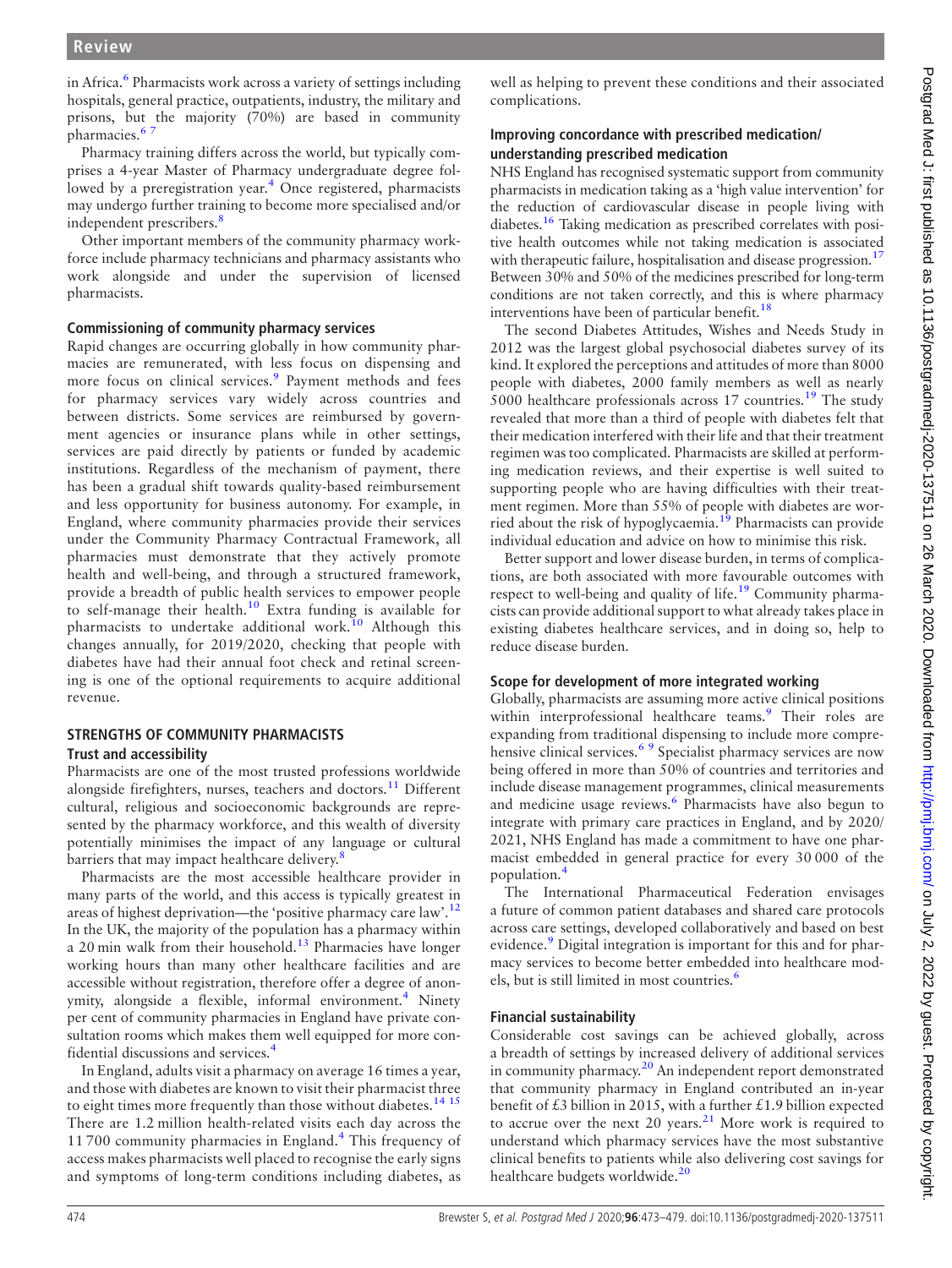# OPPORTUNITIES FOR COMMUNITY PHARMACISTS IN DIABETES CARE

Government policies are beginning to recognise the value of community pharmacists in supporting the management of people with long-term conditions such as diabetes.<sup>[9](#page-5-6)</sup> The frequent contact the public has with pharmacists is unique and this contact is greatest in those with long-term conditions, notably diabetes. The management of diabetes is complex, relying on a number of selfcare practices.<sup>3</sup> These include, but are not limited to, careful attention to lifestyle including diet, regularly attending healthcare appointments, taking medication(s) and, in some instances, having to regularly measure blood glucose and inject insulin.

Empowerment is key to enabling people with diabetes to man-age their condition and to adapt to various life circumstances.<sup>[22](#page-5-18)</sup> For some, this journey can be more challenging. A healthcare appointment may not coincide with when an individual most needs help or support, and there are several reasons why an individual with diabetes may become 'hardly reached'. It has been well described that 'hardly reached' individuals are at increased risk of diabetes-related complications. $^{23}$  $^{23}$  $^{23}$ 

The Royal Pharmaceutical Society has stated that pharmacists should be supported to play a greater role in the psychological and emotional support of those living with diabetes.<sup>[8](#page-5-5)</sup> With their increased availability, accessibility and informal set-up, pharmacists have the potential to be there for individuals when they are most at need. With appropriate training, they are well positioned to notice 'red flags' such as acute foot problems, frequent hypoglycaemia, diabetes distress and to refer to appropriate services if needed, while offering an alternative means of identifying and reaching out to people who are struggling.

# COMMUNITY PHARMACY INTERVENTIONS IN DIABETES

Community pharmacy interventions have been trialled across a breadth of healthcare settings, covering a variety of chronic health conditions including asthma,<sup>[24](#page-5-20)</sup> chronic obstructive pul-monary disease<sup>[25](#page-5-21)</sup> and cardiovascular disease.<sup>[26](#page-5-22)</sup> There is an expanding body of evidence supporting the role of community pharmacists in the delivery of diabetes care [\(online supplemen](https://dx.doi.org/10.1136/postgradmedj-2020-137511) [tary tables 1 and 2\)](https://dx.doi.org/10.1136/postgradmedj-2020-137511). Despite varied settings, healthcare models and population groups, several systematic reviews have demonstrated the favourable impact community pharmacy interventions have on both clinical and patient-related outcomes [\(online](https://dx.doi.org/10.1136/postgradmedj-2020-137511) [supplementary table 2\)](https://dx.doi.org/10.1136/postgradmedj-2020-137511).  $27-35$ 

Compared with diabetes interventions led by other healthcare professionals, those run by pharmacists have delivered at least comparable effectiveness in terms of lowering glycated haemoglobin( $HbA_{1c}$ ), and improving cardiovascular risk factors, self-management and medication taking.<sup>33</sup> <sup>35-37</sup> Furthermore, improvements in  $HbA_{1c}$  are not always influenced by starting  $HbA_{1c}$  or the age of the participant.<sup>[38](#page-5-25)</sup>

## Interventions for type 2 diabetes

A significant majority of studies evaluating the effectiveness of pharmacy-delivered interventions for diabetes have focused on type 2 diabetes. The duration of interventions has typically ranged from 3 months to 12 months, while the follow-up period has ranged from 1 month to 4 years. $35\frac{37}{1}$  There is conflicting evidence as to whether duration predicts effect<sup>32</sup> 34<sup>35</sup> but it has been proposed that frequency of contact is most important.<sup>[39](#page-6-0)</sup>

The outcomes measured in diabetes pharmacy interventions worldwide have been varied and not always standardised, making interpretation of findings complex. Outcome measures have included HbA<sub>1c</sub>, fasting glucose, self-measurement of blood

glucose, blood lipids, body mass index, blood pressure, measures of diabetes self-care, medication adherence, diet, exercise and foot care.[40](#page-6-1) Meta-analyses have found that interventions that combine diabetes education with pharmacy care have the greatest impact across a variety of health outcomes.<sup>35.37</sup> Although positive effects have been demonstrated across health outcomes, a network metaanalysis of pharmacy-delivered education interventions confirmed both clinically and statistically significant positive effects on  $HbA_{1c}$ , body mass index, blood pressure and lipid profiles.<sup>[37](#page-5-28)</sup>

A majority of pharmacy-delivered interventions to date have been reliant on face-to-face consultations with a pharmacist with a median duration of  $45$  min.<sup>[32](#page-5-27)</sup> Although most intervention elements have demonstrated a significantly positive affect on  $HbA_{1c}$ , the most effective of these have been patient-centred and personalised and involved working across disciplines.[32](#page-5-27) Goal setting and sending feedback or recommendations to the general practitioner (GP) had the greatest effect in a systematic review; however, the details of the interventions are often poorly described, making translation of these findings into clinical practice in other settings challenging. $32$ 

Intervention components that included reviewing blood glucose data helped empower people with diabetes, but the measurements and assessments that had the most notable influence on HbA1c were those assessing current health status, patient health beliefs and current medication knowledge.<sup>[32](#page-5-27)</sup>

When considering patient-related outcome measures, pharmacy interventions have achieved statistically significant improvements in the quality of life for those living with type 2 diabetes, in part, by increasing diabetes knowledge and reducing concerns about diabetes medications.<sup>[14 41](#page-5-11)</sup> Although the evidence is limited, community pharmacists have also shown that they are capable of providing a breadth of foot care interventions to people with diabetes, resulting in improved foot outcomes.<sup>[42](#page-6-2)</sup>

While most interventions have focused on the individual with diabetes, family based interventions by pharmacists for type 2 diabetes have also exhibited statistically significant reductions in  $HbA_{1c}$ , blood pressure and blood lipids.<sup>[43](#page-6-3)</sup> This was most notable when the family member was a female caregiver or wife.

The training pharmacists receive for diabetes interventions differs significantly in duration between studies, with a median of 13 hours[.32](#page-5-27) Topics covered during this training have typically consisted of information on the pathophysiology, diagnosis and treatment of diabetes, lifestyle advice and practical aspects of diabetes self-management.<sup>32</sup> There is large variation in the content and delivery of diabetes pharmacy interventions,<sup>37</sup> 39</sup> and while it is clear that a majority have had favourable effects, the granularity of their component parts are often poorly described, making it difficult to define the active and reproducible constituents.<sup>[37](#page-5-28)</sup>

# Interventions for type 1 diabetes

Although the evidence for interventions specific to type 1 diabetes is less well published, those that have been done have proven effective.<sup>[44 45](#page-6-4)</sup> When tailored to adolescents with type 1 diabetes and elevated  $HbA_{1c}$ , Obarcanin *et al* demonstrated that a multidisciplinary pharmacy care intervention could improve quality of life and  $HbA_{1c}$  without increasing the frequency of hypoglycaemia.[44](#page-6-4) The 6-month intervention included monthly 60–90 min scheduled visits with a pharmacist. Clinical data were recorded and assessments made to identify any problems or drugrelated needs. Care plans were drawn up with the individual to incorporate at least one measurable goal and one problemsolving task. The participant's physician was kept informed and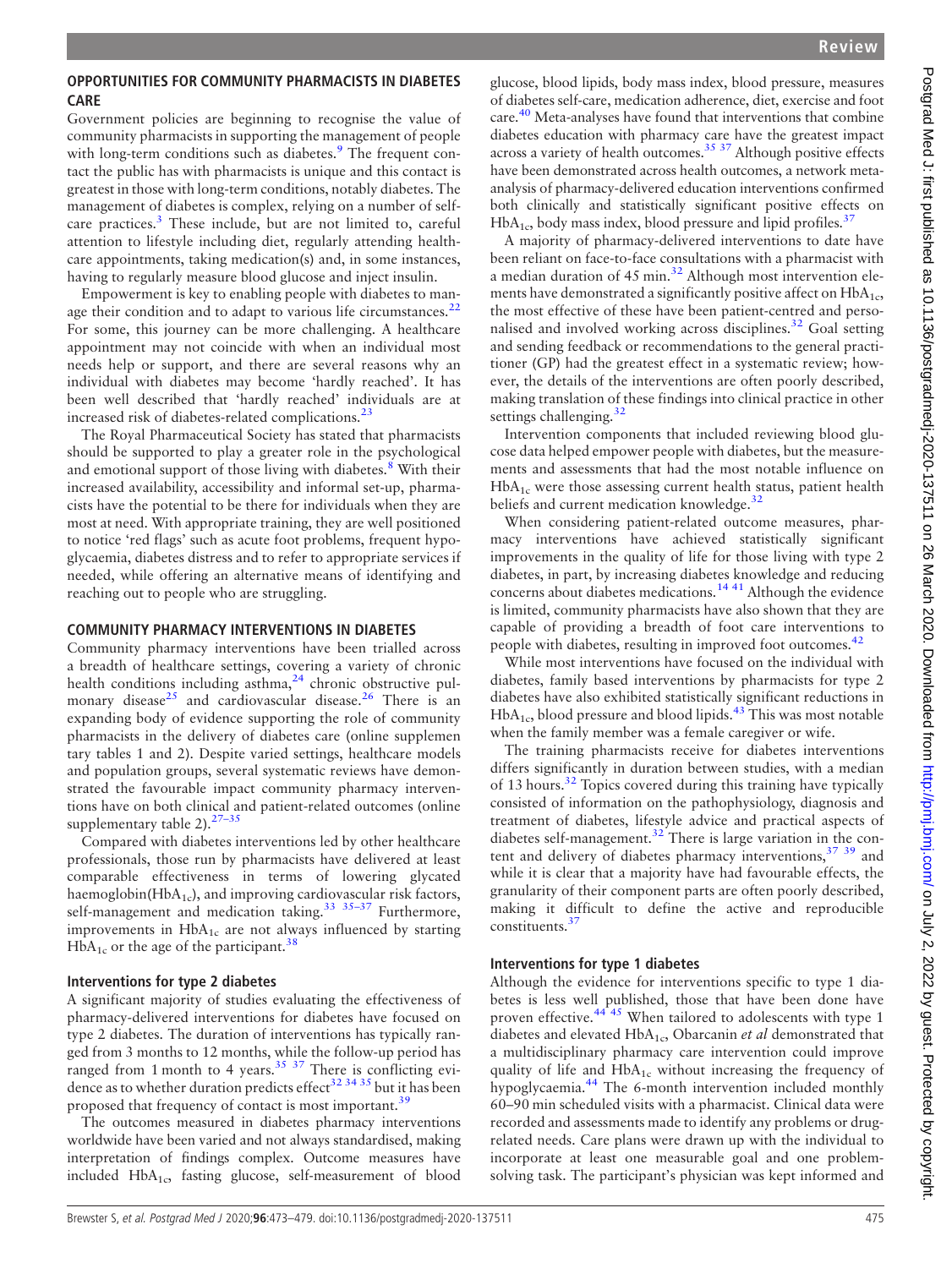

<span id="page-3-0"></span>

Figure 1 Thematic map of themes explaining patient and public perception of pharmacists (adapted from Hindi et al).<sup>53</sup>

helped oversee the intervention. The effect was most noticeable after 3 months.

## Telemedicine interventions

Telemedicine has proven to be feasible in the delivery of diabetes care, with modest benefit in lowering  $HbA_{1c}$  and improving other clinical outcomes with greater sustainability over time in comparison to usual care. $46\frac{47}{7}$  Multidisciplinary telemedicine clinics including pharmacists have helped reach people with diabetes in more rural areas to good effect.<sup>[47](#page-6-6)</sup>

Lauffenburger et al trialled a behavioural pharmacist telephone intervention aimed at improving glycaemic control in those with an HbA<sub>1c</sub> of >64 mmol/mol (>8%).<sup>[48](#page-6-7)</sup> The pharmacists used brief negotiated interviewing and shared decision making to identify and set patient goals. The goals focused on either treatment intensification or addressing lifestyle factors. There was a significant reduction in  $HbA_{1c}$ when measuring 'as treated', but not when measuring 'intention to treat'. Only 30% or those approached accepted the initial pharmacist telephone consultation and 25% of participants were not ready to change the way they managed their diabetes. It was felt that a more thorough assessment of the participants' perceived or real barriers to disease management would have strengthened the intervention. The authors described the difficulty in delivering the intervention in the context of multiple comorbidities. Other trials piloting pharmacy telephone interventions in diabetes care are in progress.[49](#page-6-8)

## Limitations of published studies

Pharmacy-based interventions are complex health endeavours that include a number of interactive and influencing factors, many of which cannot be measured. This complexity makes it difficult to pinpoint the active and reproducible ingredients contributing to an effect, or lack thereof.

A number of randomised controlled trials demonstrate a sizeable risk of bias when they have been assessed for quality. This has largely been a result of the randomisation process and deviation from the intended intervention due to lack of blinding of participants.<sup>32</sup> <sup>35</sup> Nonetheless, there is consistency across studies showing that community pharmacy interventions are capable of offering an additional strategy and skill set in the delivery of diabetes care which often leads to improved healthcare outcomes for those enrolled.

# BARRIERS TO COMMUNITY PHARMACY The Murray report

An independent review of community pharmacy clinical services in England published in 2016 by the Kings Fund, the Murray report, highlighted that renewed efforts should be made to make the most of the existing clinical services provided by pharmacists, particularly as the uptake of these had been poor.<sup>50</sup>  $\frac{51}{1}$  Three key thematic barriers were identified as contributing to the low uptake of the clinical services delivered by pharmacists. First, poor integration with other parts of the NHS, largely as a result of the limited capability of available digital platforms. Second, culture and behavioural issues in primary care around the role and identity of pharmacists, significantly slowing the mobilisation of the profession into healthcare models. Lastly, complex system designs including pharmacy contracts and commissioning routes are poorly understood, further disadvantaging the involvement of community pharmacy in the negotiation of evolving care models and more integrated working.<sup>[50 51](#page-6-9)</sup> These barriers are not unique to England and have been described in other countries.[6 52](#page-5-4)

# The public perception of community pharmacy services

A systematic review by Hindi et al exploring patient and public perspectives of community pharmacies in the UK identified two main themes, each of which had four subthemes ([figure 1](#page-3-0)). $53$ Public cognisance was used to describe the opinions and views of the public. These were influenced by four factors: awareness of the pharmacy services available, underlying perceptions, whether the public regarded physicians to have a supremacy and promotional strategies encountered.

There was a general unfamiliarity of the local pharmacy services available, which qualitative work attributed to limited pub-licity of services.<sup>[53](#page-6-10)</sup> Perceptions of pharmacists were highest for activities linked to their traditional roles relating to medicines such as medicine reviews and advice, but lower for other services. Some studies reported public suspicion over the pharmacy commercial affiliations and financial incentives. The public's perception of their physician also had an influence on their confidence with pharmacists. Good relations with the physician reduced the need to consult the pharmacist and vice versa. Some believed that a pharmacist's advice needed confirmation by a physician. Publicity was generally lacking, but few studies commented on how this could be improved. Word of mouth was deemed to be most effective in a questionnaire, but focus group discussions did not reveal a preferable approach.

The public's attitudes towards pharmacy services was the second main theme. It depended on the perceived impact of pharmacy services, whether the individual had made use of them before and any barriers and/or facilitators to using pharmacy services. Facilitators included pharmacists' professionalism, ease of access and convenience, not needing an appointment, and feeling more comfortable and relaxed than with a physician. Barriers included lack of privacy, lack of access to medical records, inability to prescribe, poor communication with other healthcare providers, lack of continuity and limited pharmacist time. A significant proportion of the public did not know about the private consultation rooms available in many pharmacies, or if they did, had associated them with being used for substance misuse services.

Later focus group work by Hindi et al in 2019 explored the experiences and expectations of patients, pharmacists and GPs on the integration of community pharmacy into the primary care pathway for people with long-term conditions.<sup>[54](#page-6-11)</sup> Increased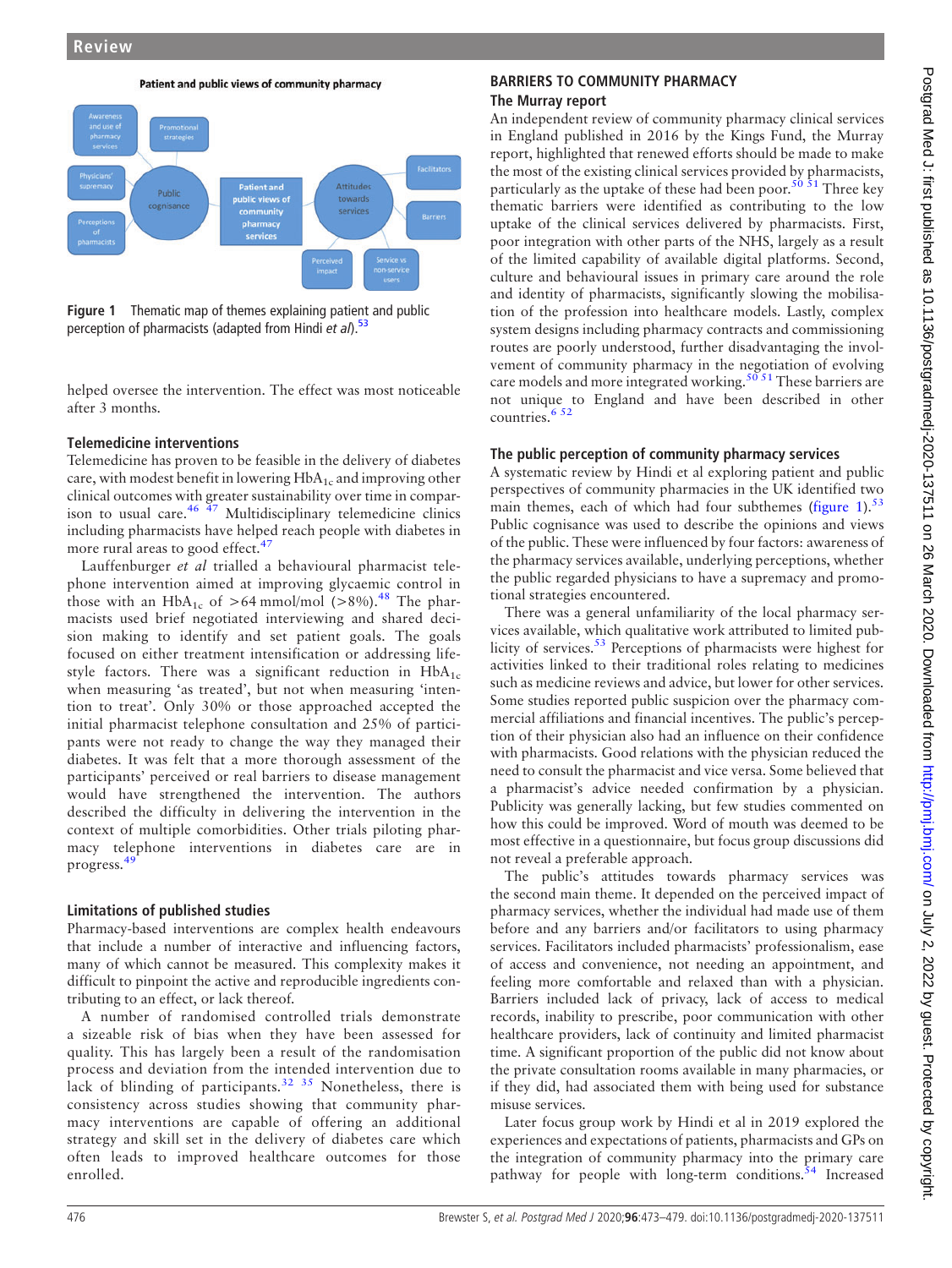# Main messages

- ► People with diabetes are offered support from a multidisciplinary team of healthcare professionals, but community pharmacists are often overlooked.
- ► Diabetes pharmacy interventions deliver favourable outcomes, comparable in their effect to those delivered by other healthcare professionals.
- $\triangleright$  Some of the barriers to the incorporation of community pharmacy into diabetes healthcare models have included poorly integrated digital platforms, limited recognition of pharmacists' expertise and complex commissioning frameworks.
- ► Community pharmacists should be introduced into the multidisciplinary team providing care to those with diabetes, but steps must first be made to promote their skill set and facilitate improved integration into existing care models.

# Current research questions

- ► What are the strengths of community pharmacy in the delivery of clinical services?
- What have been the barriers to the wider integration of community pharmacy into existing healthcare models?
- What types of diabetes interventions have been delivered by community pharmacy and what have their outcomes been?

# Key references

- 1. Deters MA, Laven A, Castejon A, Doucette WR, Ev LS, Krass I, et al. Effective Interventions for Diabetes Patients by Community Pharmacists: A Meta-analysis of Pharmaceutical Care Components. Annals of Pharmacotherapy. 2017;52(2):198–211.
- 2. Pousinho S, Morgado M, Falcão A, Alves G. Pharmacist Interventions in the Management of Type 2 Diabetes Mellitus: A Systematic Review of Randomized Controlled Trials. Journal of Managed Care & Specialty Pharmacy. 2016;22(5):493–515.
- 3. Bukhsh A, Khan TM, Lee SWH, Lee L-H, Chan K-G, Goh B-H. Efficacy of Pharmacist Based Diabetes Educational Interventions on Clinical Outcomes of Adults With Type 2 Diabetes Mellitus: A Network Meta-Analysis. Front Pharmacol 2018;9:339.
- 4. van Eikenhorst L, Taxis K, van Dijk L, et al. Pharmacist-Led selfmanagementinterventions to improve diabetes outcomes. A systematic literature review and metaanalysis. Front Pharmacol 2017;8:891.
- 5. Hindi AMK, Schafheutle EI, Jacobs S. Patient and public perspectives of community pharmacies in the United Kingdom: A systematic review. Health Expect 2018;21(2):409–28.

public awareness nationally was deemed important, but difficult when different areas provide different services. High quality experience and word of mouth were deemed the most effective ways of publicising services. The main values added included freeing up GP time and easier access for patients. To be effective, it was felt that all staff in a pharmacy should be trained on a service, which should be as specific as possible. It was expressed that GPs would need incentivising to refer to community pharmacy, and pharmacists remunerated for their time. To avoid duplication of work and to strengthen communication, shared care plans were recommended with read/write access to care

# Self assessment questions

- 1. True or false. The public visits a pharmacist on average 20 times a year.
- 2. True or false, pharmacy interventions to date have been shown to deliver improved clinical outcomes.
- 3. True or false, the roles of community pharmacists are becoming more clinically focused with less of an emphasis on dispensing.
- 4. True or false for each of the following:
	- a. In the UK, to work as a pharmacist, an individual must have a Master in Pharmacy (MPharm).
	- b. Pharmacists undergo regular revalidation.
	- c. Pharmacists are less accessible than other outpatient healthcare set-ups.
- 5. Which of the following have been recognised as barriers to the wider integration of community pharmacy into the delivery of diabetes care (true/false)?
	- a. Too few pharmacists available to deliver diabetes care.
	- b. The skill set of pharmacists is poorly recognised.
	- c. Community pharmacy has complex contracts and commissioning routes which many don't understand.
	- d. Limited capability of available digital platforms.
	- e. Pharmacists are not keen on providing clinical services.
	- f. The public have not found community pharmacy interventions helpful in the past.

records. The importance of good safeguarding measures was stressed.

Evidence suggests that the public regard community pharmacy services as beneficial, but the clinical skills and capabilities of pharmacists are under-recognised both by patients and physicians.[53](#page-6-10) Practitioners report strong mutual respect for pharmacists as allied health professionals, but communication between them could be strengthened. $55$ 

# CONCLUSIONS AND SUMMARY

Optimal diabetes care relies on a number of self-management practices. Pharmacists are ideally positioned to support and empower people with diabetes, helping them to maximise their healthcare potential.

Community pharmacy interventions in diabetes and other long-term conditions have proven to be feasible, acceptable to those taking part and capable of delivering improved health outcomes. It is important to ensure the fidelity of interventions before drawing conclusions from them. The active components of interventions can be challenging to decipher, but likely include person-centred approaches, goal setting, frequency of contact and availability of the pharmacist. The pharmacist being part of a multidisciplinary team and able to communicate with the participant's GP has helped streamline care and improve efficiency.

Due to their accessibility and flexibility, community pharmacies are well suited to support and reach out to those with diabetes, particularly those who may be most at need. An increased public awareness of the skill set and role pharmacists have to play is key to building public trust. It is hoped that with increasing recognition in government policy this will begin to be achieved. Measures also need to be put in place to facilitate improved communication and collaboration with other healthcare professionals and services, so that pharmacists can offer a synergistic role, becoming more fully integrated and equipped to facilitate a more responsive and flexible healthcare system.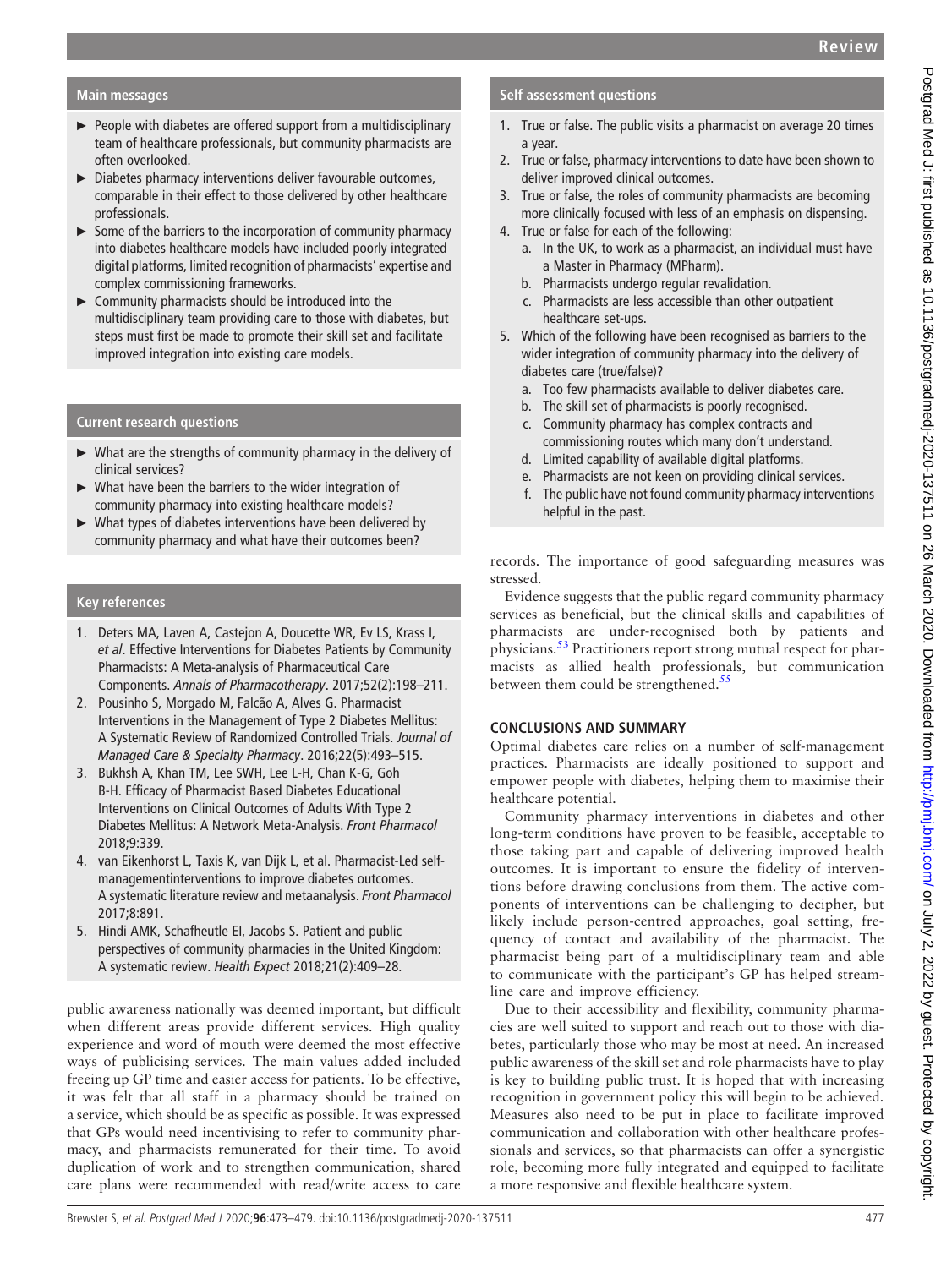## Future work

To facilitate reproducibility, interventions need to be well described. While the current evidence supports increased integration of pharmacists into the care pathway for those with diabetes, there have been no studies published specifically looking at the role of pharmacists in supporting those with diabetes who are struggling to engage with the services currently available to them or who are 'hardly reached'. Although not exhaustive, this may include people with diabetes who have not been attending their clinical appointments, those not taking their medications, or those with multiple hospital attendances or admissions relating to their diabetes. These individuals are arguably most vulnerable to the complications and health burden associated with diabetes, but potentially also have the most to gain from an alternative supplementary intervention or healthcare service. Although there are likely to be varying reasons and selfdeterminants underpinning the aforementioned behaviours, pharmacists are in a privileged position to help explore these and offer support to these individuals.

Future work will need to build public recognition of pharmacists, while also improving communication between them and other healthcare professionals in order to deliver continuity and best care.

#### Twitter Sarah Brewster @drsarahbrewster

Acknowledgements The authors thank Alison Freemantle, Professional Services Development Manager, Community Pharmacy South Central and Paula Sands, Research Engagement Librarian, University of Southampton.

Collaborators Alison Freemantle.

Contributors All authors (SB, RH, JP and HP) conceived the paper. SB wrote the search strategy which she discussed with a research engagement librarian. SB undertook the literature search and reviewed the titles and abstracts of the identified articles. SB wrote the first draft of the narrative literature review which was then discussed with all authors (RH, JP and HP). All authors (RH, JP and HP) provided critical feedback and helped shape the final manuscript which was approved by all authors (SB, RH, JP and HP) before submission.

Funding This study was funded by NHS England South (Wessex).

Competing interests None declared.

Patient consent for publication Not required.

Provenance and peer review Not commissioned; externally peer reviewed.

#### ORCID iD

Sarah Brewster <http://orcid.org/0000-0001-8748-9037>

#### **REFERENCES**

- <span id="page-5-0"></span>1 International Diabetes Federation. IDF diabetes atlas, 9th edition, 2019. Available: <https://www.diabetesatlas.org/en/sections/worldwide-toll-of-diabetes.html>
- <span id="page-5-1"></span>2 Diabetes UK. Diabetes prevalence 2017, 2017. Available: [https://www.](https://www.diabetes.org.uk/professionals/position-statements-reports/statistics/diabetes-prevalence-2017) [diabetes.org.uk/professionals/position-statements-reports/statistics/diabetes](https://www.diabetes.org.uk/professionals/position-statements-reports/statistics/diabetes-prevalence-2017)[prevalence-2017](https://www.diabetes.org.uk/professionals/position-statements-reports/statistics/diabetes-prevalence-2017) [Accessed Nov 2017].
- <span id="page-5-2"></span>3 Shrivastava SR, Shrivastava PS, Ramasamy J. Role of self-care in management of diabetes mellitus. [J Diabetes Metab Disord](https://dx.doi.org/10.1186/2251-6581-12-14) 2013;12:14.
- <span id="page-5-3"></span>4 Public Health England. Pharmacy: a way forward for public health. opportunities for action through pharmacy for public health, 2017. Available: [https://assets.](https://assets.publishing.service.gov.uk/government/uploads/system/uploads/attachment_data/file/643520/Pharmacy_a_way_forward_for_public_health.pdf) [publishing.service.gov.uk/government/uploads/system/uploads/attachment\\_data/](https://assets.publishing.service.gov.uk/government/uploads/system/uploads/attachment_data/file/643520/Pharmacy_a_way_forward_for_public_health.pdf)file/ [643520/Pharmacy\\_a\\_way\\_forward\\_for\\_public\\_health.pdf](https://assets.publishing.service.gov.uk/government/uploads/system/uploads/attachment_data/file/643520/Pharmacy_a_way_forward_for_public_health.pdf)
- 5 Royal Pharmaceutical Society. Frontline pharmacists: making a difference for people with longterm conditions, 2016.
- <span id="page-5-4"></span>6 International Pharmaceutical Federation. Pharmacy at a glance-2015-2017, 2017. Available: https://www.fip.org/files/fi[p/publications/2017-09-Pharmacy\\_at\\_a\\_Glance-](https://www.fip.org/files/fip/publications/2017-09-Pharmacy_at_a_Glance-2015-2017.pdf)[2015-2017.pdf](https://www.fip.org/files/fip/publications/2017-09-Pharmacy_at_a_Glance-2015-2017.pdf) [Accessed Sep 2017].
- 7 NHS England. How can your pharmacist help you? 2017. Available: [https://www.](https://www.england.nhs.uk/blog/how-can-your-pharmacist-help-you/) [england.nhs.uk/blog/how-can-your-pharmacist-help-you/](https://www.england.nhs.uk/blog/how-can-your-pharmacist-help-you/) [Accessed 18 Oct 2017].
- <span id="page-5-5"></span>8 Royal Pharmaceutical Society. Using pharmacists to help improve care for people with type 2 diabetes, 2019. Available: [https://www.rpharms.com/recognition/all-our](https://www.rpharms.com/recognition/all-our-campaigns/policy-a-z/diabetes/diabetes-policy)[campaigns/policy-a-z/diabetes/diabetes-policy](https://www.rpharms.com/recognition/all-our-campaigns/policy-a-z/diabetes/diabetes-policy) [Accessed 10 Jul 2019].
- <span id="page-5-6"></span>9 International Pharmacetical Federation. Pharmacy vision: board of pharmaceutical practice future trends report, 2017. Available: [https://www.](https://www.fip.org/files/fip/BPP/Pharmacy-Vision-BPP-Trends-Report.pdf)fip.org/files/fip/BPP/Phar [macy-Vision-BPP-Trends-Report.pdf](https://www.fip.org/files/fip/BPP/Pharmacy-Vision-BPP-Trends-Report.pdf)
- <span id="page-5-7"></span>10 Pharmaceutical Services Negotiating Committee. Cpcf settlement: 2019/20 to 2023/ 24, 2019. Available: [https://psnc.org.uk/contract-it/the-pharmacy-contract/cpcf](https://psnc.org.uk/contract-it/the-pharmacy-contract/cpcf-settlement-2019-20-to-2023-24/)[settlement-2019-20-to-2023-24/](https://psnc.org.uk/contract-it/the-pharmacy-contract/cpcf-settlement-2019-20-to-2023-24/) [Accessed Jul 2019].
- <span id="page-5-8"></span>11 Nuremberg Institute for Market Decisions. Worldwide ranking: trust in professions, 2016. Available: [https://www.nim.org/en/compact/focustopics/worldwide-ranking](https://www.nim.org/en/compact/focustopics/worldwide-ranking-trust-professions)[trust-professions](https://www.nim.org/en/compact/focustopics/worldwide-ranking-trust-professions)
- <span id="page-5-9"></span>12 Todd A, Copeland A, Husband A, et al. The positive pharmacy care law: an area-level analysis of the relationship between community pharmacy distribution, urbanity and social deprivation in England. **[BMJ Open](https://dx.doi.org/10.1136/bmjopen-2014-005764) 2014;4:e005764**.
- <span id="page-5-10"></span>13 Todd A, Moore HJ, Husband AK, et al. Community pharmacy interventions for public health priorities: protocol for a systematic review of community pharmacy-delivered smoking, alcohol and weight management interventions. [Syst Rev](https://dx.doi.org/10.1186/2046-4053-3-93) 2014;3:93.
- <span id="page-5-11"></span>14 Ali M, Schifano F, Robinson P, et al. Impact of community pharmacy diabetes monitoring and education programme on diabetes management: a randomized con-trolled study. [Diabet Med](https://dx.doi.org/10.1111/j.1464-5491.2012.03725.x) 2012;29:e326-33.
- 15 Diabetes UK. Community pharmacists in the frontline, 2012. Available: [https://dia](https://diabetes-resources-production.s3-eu-west-1.amazonaws.com/diabetes-storage/migration/pdf/Diabetes%2520Update%2520-%2520Community%2520Pharmacists%2520in%2520the%2520Front%2520Line%2520%28December%25202012%29.pdf) [betes-resources-production.s3-eu-west-1.amazonaws.com/diabetes-storage/migra](https://diabetes-resources-production.s3-eu-west-1.amazonaws.com/diabetes-storage/migration/pdf/Diabetes%2520Update%2520-%2520Community%2520Pharmacists%2520in%2520the%2520Front%2520Line%2520%28December%25202012%29.pdf) [tion/pdf/Diabetes%2520Update%2520-%2520Community%2520Pharmacists%252](https://diabetes-resources-production.s3-eu-west-1.amazonaws.com/diabetes-storage/migration/pdf/Diabetes%2520Update%2520-%2520Community%2520Pharmacists%2520in%2520the%2520Front%2520Line%2520%28December%25202012%29.pdf) [0in%2520the%2520Front%2520Line%2520%28December%25202012%29.pdf](https://diabetes-resources-production.s3-eu-west-1.amazonaws.com/diabetes-storage/migration/pdf/Diabetes%2520Update%2520-%2520Community%2520Pharmacists%2520in%2520the%2520Front%2520Line%2520%28December%25202012%29.pdf)
- <span id="page-5-12"></span>16 NHS England. High value intervention in diabetes. Available: [https://www.](https://www.england.nhs.uk/rightcare/products/pathways/cvd-pathway/diabetes/) [england.nhs.uk/rightcare/products/pathways/cvd-pathway/diabetes/](https://www.england.nhs.uk/rightcare/products/pathways/cvd-pathway/diabetes/)
- <span id="page-5-13"></span>17 Pande S, Hiller JE, Nkansah N, et al. The effect of pharmacist-provided non-dispensing services on patient outcomes, health service utilisation and costs in low- and middleincome countries. Cochrane Database of Systematic Reviews 2013;2.
- <span id="page-5-14"></span>18 National Institute for Health and Care Excellence (NICE). Medicines adherence: involving patients in decisions about prescribed medicines and supporting adherence (CG76), 2009. Available:<https://www.nice.org.uk/guidance/cg76>
- <span id="page-5-15"></span>19 Holt RIG, Kalra S. A new dawn: improving the psychosocial management of diabetes. [Indian J Endocrinol Metab](https://dx.doi.org/10.4103/2230-8210.119515) 2013;17:95–9.
- <span id="page-5-16"></span>20 Dalton K, Byrne S. Role of the pharmacist in reducing healthcare costs: current insights. [Integr Pharm Res Pract](https://dx.doi.org/10.2147/IPRP.S108047) 2017;6:37–46.
- <span id="page-5-17"></span>21 PricewaterhouseCoopers. The value of community pharmacy-summary report PSNC, 2016.
- <span id="page-5-18"></span>22 Hernandez-Tejada MA, Campbell JA, Walker RJ, et al. Diabetes empowerment, medication adherence and self-care behaviors in adults with type 2 diabetes. *[Diabetes](https://dx.doi.org/10.1089/dia.2011.0287)* [Technol Ther](https://dx.doi.org/10.1089/dia.2011.0287) 2012;14:630–4.
- <span id="page-5-19"></span>23 Brewster S, Bartholomew J, Holt RIG, et al. Non-attendance at diabetes outpatient appointments: a systematic review. [Diabet Med](https://dx.doi.org/10.1111/dme.14241) 2020. doi:10.1111/dme.14241
- <span id="page-5-20"></span>24 Dokbua S, Dilokthornsakul P, Chaiyakunapruk N, et al. Effects of an asthma self-management support service provided by community pharmacists: a systematic review and meta-analysis. [J Manag Care Spec Pharm](https://dx.doi.org/10.18553/jmcp.2018.24.11.1184) 2018;24:1184–96.
- <span id="page-5-21"></span>25 Boots UK L, Rowlands pharmacy and well the community pharmacy future project, 2017. Available:<http://www.communitypharmacyfuture.org.uk/>
- <span id="page-5-22"></span>26 George J, McNamara K, Stewart K. The roles of community pharmacists in cardiovas-cular disease prevention and management. [Australas Med J](https://dx.doi.org/10.4066/AMJ.2011.698) 2011;4:266-72.
- <span id="page-5-23"></span>27 Antoine S-L, Pieper D, Mathes T,  $e\bar{t}$  al. Improving the adherence of type 2 diabetes mellitus patients with pharmacy care: a systematic review of randomized controlled trials. [BMC Endocr Disord](https://dx.doi.org/10.1186/1472-6823-14-53) 2014;14:53.
- 28 Collins C, Limone BL, Scholle JM, et al. Effect of pharmacist intervention on glycemic control in diabetes. [Diabetes Res Clin Pract](https://dx.doi.org/10.1016/j.diabres.2010.09.023) 2011;92:145-52.
- 29 Krass I, Schieback P, Dhippayom T. Adherence to diabetes medication: a systematic review. [Diabet Med](https://dx.doi.org/10.1111/dme.12651) 2015;32:725–37.
- 30 Machado M, Bajcar J, Guzzo G C, et al. Sensitivity of patient outcomes to pharmacist interventions. Part I: Systematic Review and Meta-Analysis in Diabetes Management 2007:1569–82.
- 31 Santschi V, Chiolero A, Paradis G, et al. Pharmacist interventions to improve cardiovascular disease risk factors in diabetes. Diabetes Care 2012;35:2706.
- <span id="page-5-27"></span>32 Deters MA, Laven A, Castejon A, et al. Effective interventions for diabetes patients by community pharmacists: a meta-analysis of pharmaceutical care components. [Ann](https://dx.doi.org/10.1177/1060028017733272) [Pharmacother](https://dx.doi.org/10.1177/1060028017733272) 2018;52:198–211.
- <span id="page-5-24"></span>33 Sherifali D, Bai J-W, Kenny M, et al. Diabetes self-management programmes in older adults: a systematic review and meta-analysis. [Diabet Med](https://dx.doi.org/10.1111/dme.12780) 2015;32:1404-14.
- 34 Babar ZU-D, Kousar R, Hasan SS, et al. Glycemic control through pharmaceutical care: a meta-analysis of randomized controlled trials. [Journal of Pharmaceutical Health](https://dx.doi.org/10.1111/jphs.12281) [Services Research](https://dx.doi.org/10.1111/jphs.12281) 2019;10:35–44.
- <span id="page-5-26"></span>35 Presley B, Groot W, Pavlova M. Pharmacy-led interventions to improve medication adherence among adults with diabetes: a systematic review and meta-analysis. [Res](https://dx.doi.org/10.1016/j.sapharm.2018.09.021) [Social Adm Pharm](https://dx.doi.org/10.1016/j.sapharm.2018.09.021) 2019;15:1057–67.
- 36 Pousinho S, Morgado M, Falcão A, et al. Pharmacist interventions in the management of type 2 diabetes mellitus: a systematic review of randomized controlled trials. [J Manag Care Spec Pharm](https://dx.doi.org/10.18553/jmcp.2016.22.5.493) 2016;22:493–515.
- <span id="page-5-28"></span>37 Bukhsh A, Khan TM, Lee SWH, et al. Efficacy of pharmacist based diabetes educational interventions on clinical outcomes of adults with type 2 diabetes mellitus: a network meta-analysis. [Front Pharmacol](https://dx.doi.org/10.3389/fphar.2018.00339) 2018;9:339.
- <span id="page-5-25"></span>38 Fazel MT, Bagalagel A, Lee JK, et al. Impact of diabetes care by pharmacists as part of health care team in ambulatory settings: a systematic review and meta-analysis. [Ann](https://dx.doi.org/10.1177/1060028017711454) [Pharmacother](https://dx.doi.org/10.1177/1060028017711454) 2017;51:890–907.